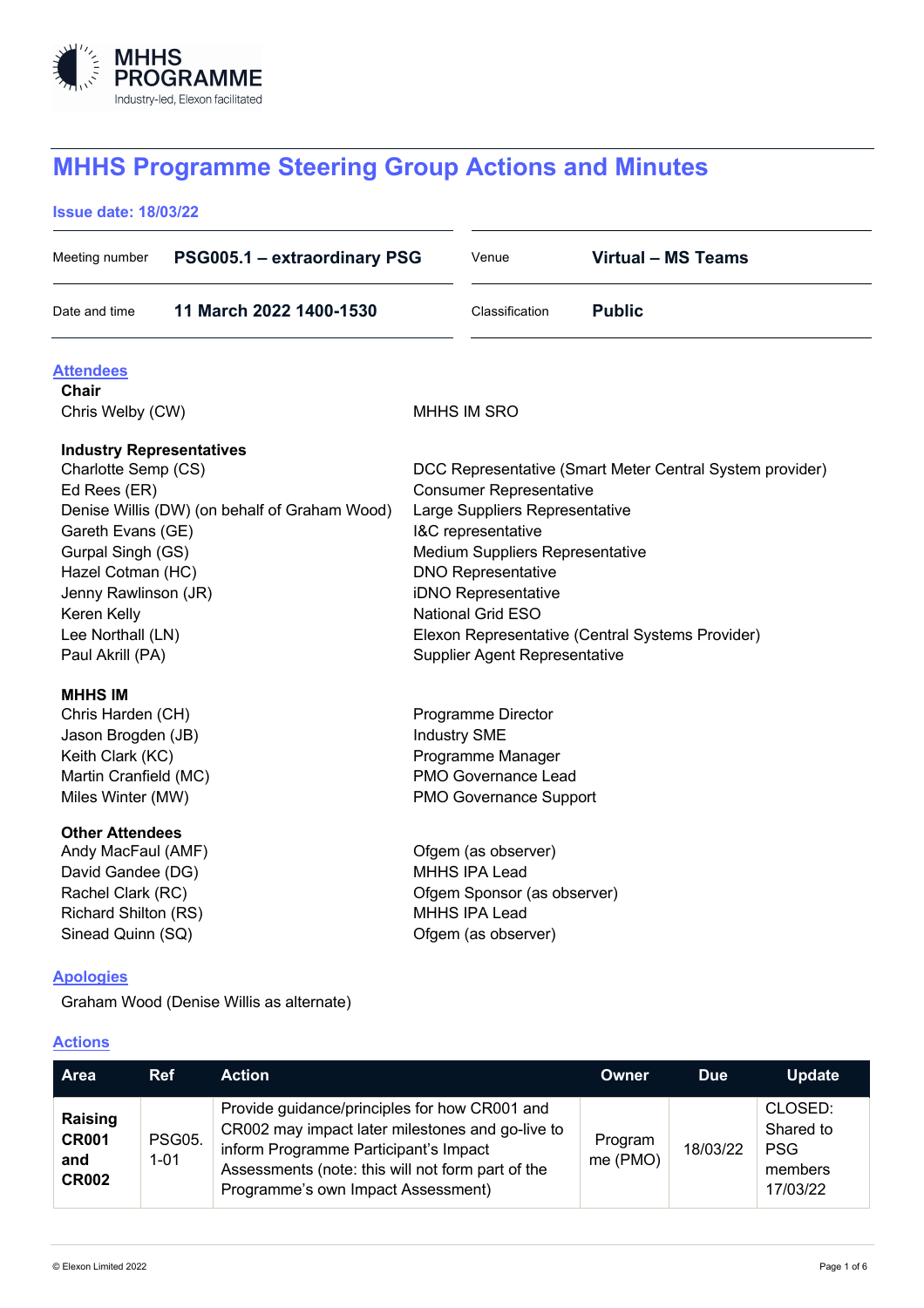| <b>PSG05.</b><br>$1 - 02$ | Review the Change Control process (e.g., Change<br>Request form, Impact Assessment requirements,<br>Change Board) using this first Change Request<br>experience as a means of gathering feedback.<br>Gain PSG member views as part of review<br>process | Program<br>me (SRO)   | 04/05/22 |                                                                                      |
|---------------------------|---------------------------------------------------------------------------------------------------------------------------------------------------------------------------------------------------------------------------------------------------------|-----------------------|----------|--------------------------------------------------------------------------------------|
| <b>PSG05.</b><br>$1 - 03$ | Share Impact Assessment requirements with<br>Programme Participants following review by<br>Ofgem                                                                                                                                                        | Program<br>me (PMO)   | 14/03/22 | CLOSED:<br>see Key<br>Discussion<br>Items in the<br><b>PSG</b><br>Headline<br>Report |
| <b>PSG05.</b><br>$1 - 04$ | Raise CR001 and CR002 for impact assessment                                                                                                                                                                                                             | Program<br>me (PMO)   | 11/03/22 | CLOSED:<br>raised by<br>PMO on 11<br>March                                           |
| <b>PSG05.</b><br>$1 - 05$ | Share Change Requests and Impact Assessments<br>with constituent members. Support constituent<br>members to complete Impact Assessments as<br>appropriate. Ensure Impact Assessments are<br>returned to the PMO by or before 25 <sup>th</sup> March     | Constitue<br>ncy reps | 25/03/22 |                                                                                      |

# **Decisions**

| <b>Area</b>                       | Ref.      | <b>Decision</b>                             |
|-----------------------------------|-----------|---------------------------------------------|
| <b>Raising CR001</b><br>and CR002 | PSGDEC-09 | Raise CR001 and CR002 for Impact Assessment |

## **RAID items discussed/raised**

| RAID area                                               | <b>Description</b>                                                                                                                                 |
|---------------------------------------------------------|----------------------------------------------------------------------------------------------------------------------------------------------------|
| <b>Supplier</b><br>engagement and<br>the delivery of M5 | This extraordinary PSG was dedicated to progressing Change Requests proposing delays to<br>M5 and resolving challenges around supplier engagement. |

## **Minutes**

#### **1. Welcome**

CW welcomed all to the meeting.

# **2. Action taken and next steps**

KC thanked attendees for their feedback on the Change Request process so far. KC outlined next steps for the change requests CR001 and CR002, namely, impact assessments go out to PSG constituency representatives to distribute to their constituents with 10 working days, with responses from Programme Participants to be sent to the PMO email (pmo@mhhsprogramme.co.uk)

CW further explained that impact assessment responses will be compiled by the Programme. Given that CR002 goes beyond the 3-month threshold, the Change Request will need to go to Ofgem to make a decision. For CR001, although under 3-months, it didn't feel correct for such a significant Programme raised change to be approved by the Programme, so this would also be referred to Ofgem for a decision.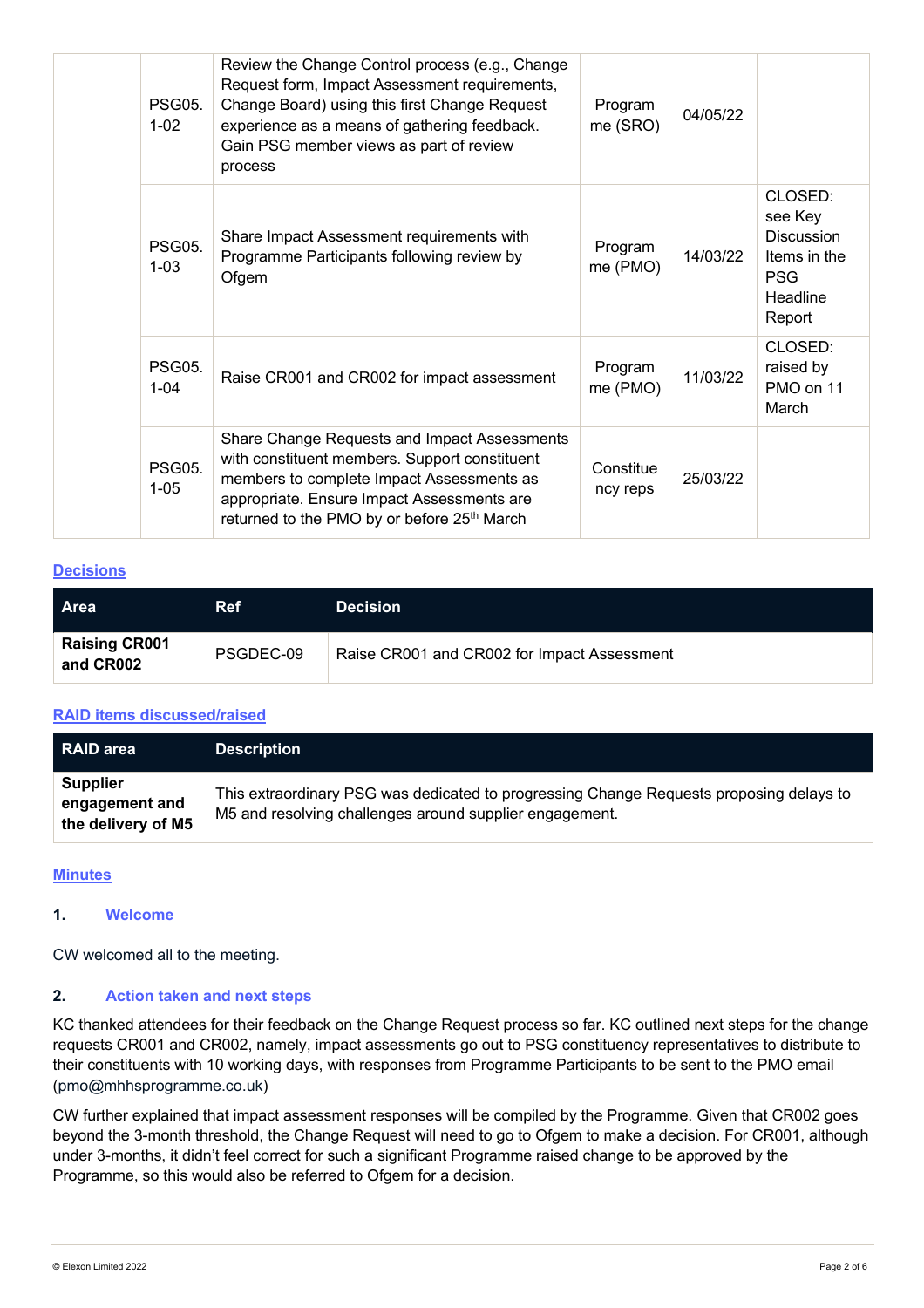CW asked RC for the requirements of impact assessments from Ofgem's perspective. RC clarified that, in order to make a decision, Ofgem will look to understand if plans are credible and achievable and build confidence that they can be fully delivered. Ofgem will need to see if assumptions have been thought through, and that any costs and impacts on the rest of programme have been considered. Evidence will be required to show that the Change Request is the fastest way of meeting a solution. Parties will need to demonstrate they have looked at what they can do to achieve the requirement in the fastest way possible. The impact assessment process should consider forecasted impact and costs on all parties, including the delayed benefits to consumers. Parties should consider if they can deliver the current baseline plan as it stands, and if not, what steps we need to take to take make any change as close as possible to existing plan, with evidence demonstrating the existing plan cannot be delivered. RC invited questions.

GE asked how impact assessments will be shared with organisations. CW clarified impact assessments will go to constituency reps alongside the above expectations from Ofgem. For completeness, impact assessments will also be shared independently to all contacts and via the website and the Clock next Wednesday (to ensure no Programme Participants are missed).

GE noted he understood Ofgem's need for robust reasons and evidence for any proposed changes, but that the reason these changes have been raised is because suppliers do not have time to dedicate to the Programme properly. Suppliers cannot spend lots of time to justify any change via impact assessments, otherwise they would have the time to engage in the Programme as currently required. The Programme is unlikely to see reams of justification from all parties and therefore must understand that the PSG will not see the level of justification it desires in the impact assessments. RC noted she understood suppliers are under pressure and that therefore we have these Change Requests, however the timescales (particularly in CR002) have significant implications for delayed benefits to customers and realising wider benefits of the programme. RC noted these changes must be done properly and not back of the envelope. GE recognised this but added that suppliers are nervous when looking at/requested to plan endto-end. RC added that Ofgem will need to see how the CRs impact the Programme end date, and that therefore impact assessments need to cover the impact on end date, even if it is hard to say what this will look like.

LN asked if this guidance can be written down and what the benchmark for impact assessments will be. RC noted she is happy to provide this guidance writing. CW added PMO will capture RCs points in the PSG Headline Report and review with RC before this is shared with PSG.

# **ACTION PSG05.1-03: PMO to share impact assessment requirements with Programme Participants following review by Ofgem**

CS agreed with RC's comments that there needs to be wider understanding of wider implications of each proposal. CS remarked that DCC have progressed MP162 as per original timelines and are planning for data services for Nov 2023. DCC need M5 to be confident that they are building against the design requirement. The later M5 gets pushed, the larger the risk to DCC. Risk is further added as procurement for DSP is underway, and any significant delay would mean DCC have to wait a further 12 months. This demonstrates that there are much bigger knock-on impacts of moving out M5. DCC are happy with a 3-month delay, but anything longer means DCC are operating at risk and would likely not have a service as specified in the design, meaning consequences for the delivery of MHHS as a result.

DW asked about next steps – when will the impact assessments be issued? CW clarified this will be issued today (11 March) with 10 days for completion.

JR asked RC if there will be a decision from Ofgem without knowing the full impact of delays in the Change Requests on milestones in the rest of plan. RC responded that the Change Request outputs should include this impact on later milestones. RC noted that Ofgem understands a full replan is not possible, but that Ofgem do need to understand at a high level the intended/assumed impact on end date. Ofgem also need to see analysis about why this has been made. KC added that the Programme needs to provide guidance on this and that the Programme feel there is some scope to manage a three-month delay in the plan, but it would be more difficult the larger the delay became.

# **ACTION PSG05.1-01: Provide guidance/principles for how CR001 and CR002 may impact later milestones and go-live to inform Programme Participant's Impact Assessments (note: this will not form part of the Programme's own Impact Assessment)**

GE noted he was nervous for the Programme to provide the delay of CR002 on later milestones and go-live when the Change Request has been raised by suppliers. GE added that suppliers have always been concerned about timelines later in the plan (particularly transition). GE was concerned that a lot of assumptions may be thrown in and the PSG could end up with several timelines and lots of back and forth. GE noted he would like a common understanding without the Programme giving solely their idea of timelines (i.e., with input from other parties). CW responded that all outputs of impact assessment would come back to PSG and that the Programme are expecting individual Programme Participants to give their own indication of impact on timelines overall. GE added he does not think either of the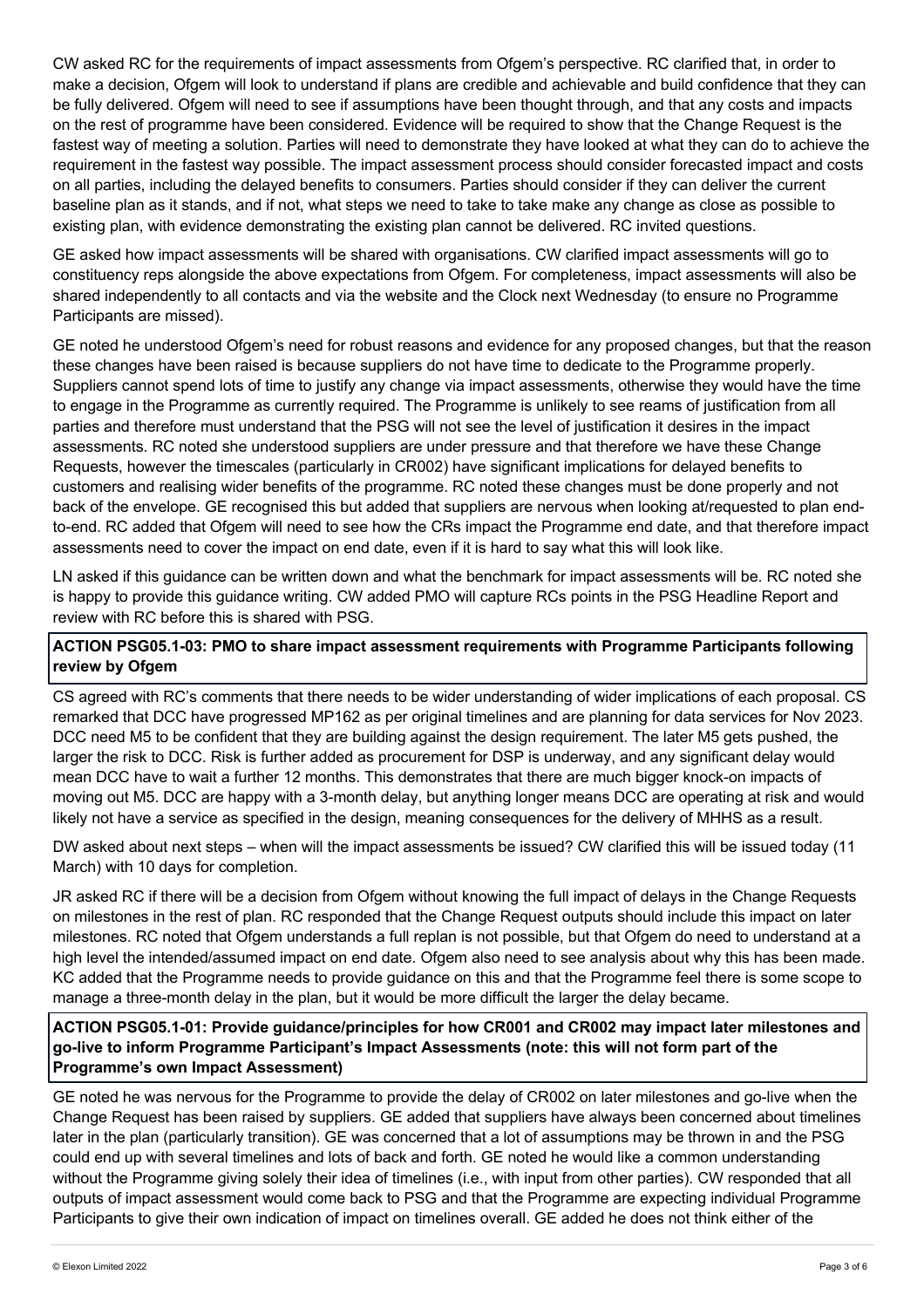changes will impact delivery date (albeit that he did not know if this is correct or not) and that he does not want Ofgem to receive opinions but facts. GE believed impact on end date needs to be discussed and robust rather than individual opinions.

CW invited the IPA to respond to this. RS stated the IPA role is to look at the Change Requests independently. It is important that the impact assessments give a view of what can and can't be supported in case neither work so an alternative view can come through. The IPA will be reviewing the impact assessments as they come in and will need to see they contain supporting evidence to substantiate any claims. This includes rationale and justification as to why parties can or cannot currently engage with the Programme and what the true resource constraints are.

LN noted there was a dependency that the MHHS Programme will provide their own impact assessment to PPs before they can complete their own IAs. LN added on GE's point that whether the PSG believes timelines in the Ofgem Transition plan, Programme Participants must follow it at the moment and believe it to be correct. The PSG should not be looking at the impact on other milestones but only the end date. LN agreed the Programme should provide guidance on impact on end date regardless. LN requested a delay in issuing the Changes Requests for impact assessment.

GE added that the Programme believes the July date means end date will not be affected, while suppliers believe their proposal won't affect end date. The Programme cannot say that one Change Request cannot affect end date while the other can. KC recognised this and said the Programme needs to provide a view of the potential impact on end dates to give basis for people to comment on.

CS added that she understood the Impact Assessment needed to be done against the current baseline plan and that this therefore needs to be consistent in our messaging. CS asked if there is a standardised impact assessment scoring system so risks etc can be scored equally. JB responded that the Programme do not have a risk assessment profile as part of the Change Request form. The impact assessment currently covers different categories but does not have a risk assessment profile/methodology. CS added that Programme Participants need to be able to understand how their impact assessment will be assessed, as individuals will complete impact assessment differently (e.g., cost vs probability or high/medium/low cost and time responses). JB responded the Programme is asking for quantitative cost responses and is happy for these responses to be kept confidential and aggregated by the Programme. For example, Programme Participants may quantify costs such as run costs per week or month, and this will allow the Programme to understand the potential costs associated with a delay. Impact assessments must include consequential impact on costs (impacts cost-benefit case). CS noted they will be adding costs of standing down their programme for several months.

DW noted that she understood there will be a replan after M5 against the original plan. For programme participants to consider the impact of a delay on the programme end date, programme participants would need to know what the replan will look like. It may be that even if M5 were stuck to, the end date might be affected regardless as part of the replan. DW did not see how the PSG can look at the impact on the end date without the replan. KC agreed that the replan would be the way to properly understand impact on the end date and that this would rely on several assumptions that will be debateable and difficult to nail down. These Change Requests are time constrained and could have a lot of discussion, becoming a long process. DW responded that the PSG may then need to be open honest and say we cannot give a definite end date. KC agreed this would one option but that there would still be a lot of opinions. The PSG would need to quickly build consensus on assumptions and risks for an end date. This we will not be possible until full rebaselining. DW responded that individual views and assumptions should feed into impact assessment and then these could be replayed to PSG – the Programme could transparently aggregate inputs from impact assessments to give end date.

JR asked KC to clarify how guidance on the impact to the Programme end date would be provided. JR noted that the PSG should be impact assessing against NOT moving M5 against the content of CRs, rather than spending time on guessing an end date. JR was concerned about implications to subsequent milestones but noted the Change Requests are about the move of M5 date. All milestones are important overall, but at the moment the PSG is just looking at M5. CW agreed and added that if there is no change now then there may be more Change Requests to come later. The further the Programme moves M5 out, the lower this risk becomes. JR asked if Programme Participants are impact assessing CR001 against CR002 or against the current baseline plan. CW responded that impact assessment is against current the baseline plan. JR remarked that the discussion so far suggest seems like comparison of the two Change Requests. RS added that the Programme need to get to a design with acceptable level of risk, and therefore Programme Participants need to impact assess against the risk of future Change Requests to the design.

CH responded to GE that it is important his points are reflected in their Impact Assessment. On deferring M5, CH noted the I&C community may believe they can shorten migration, but that views of others be that migration may need to be longer. CH agreed that the Programme should share principles (and not a Programme view) e.g., if you move M5 then you must move M10. CH noted that all PSG members will have different views about how long different activities and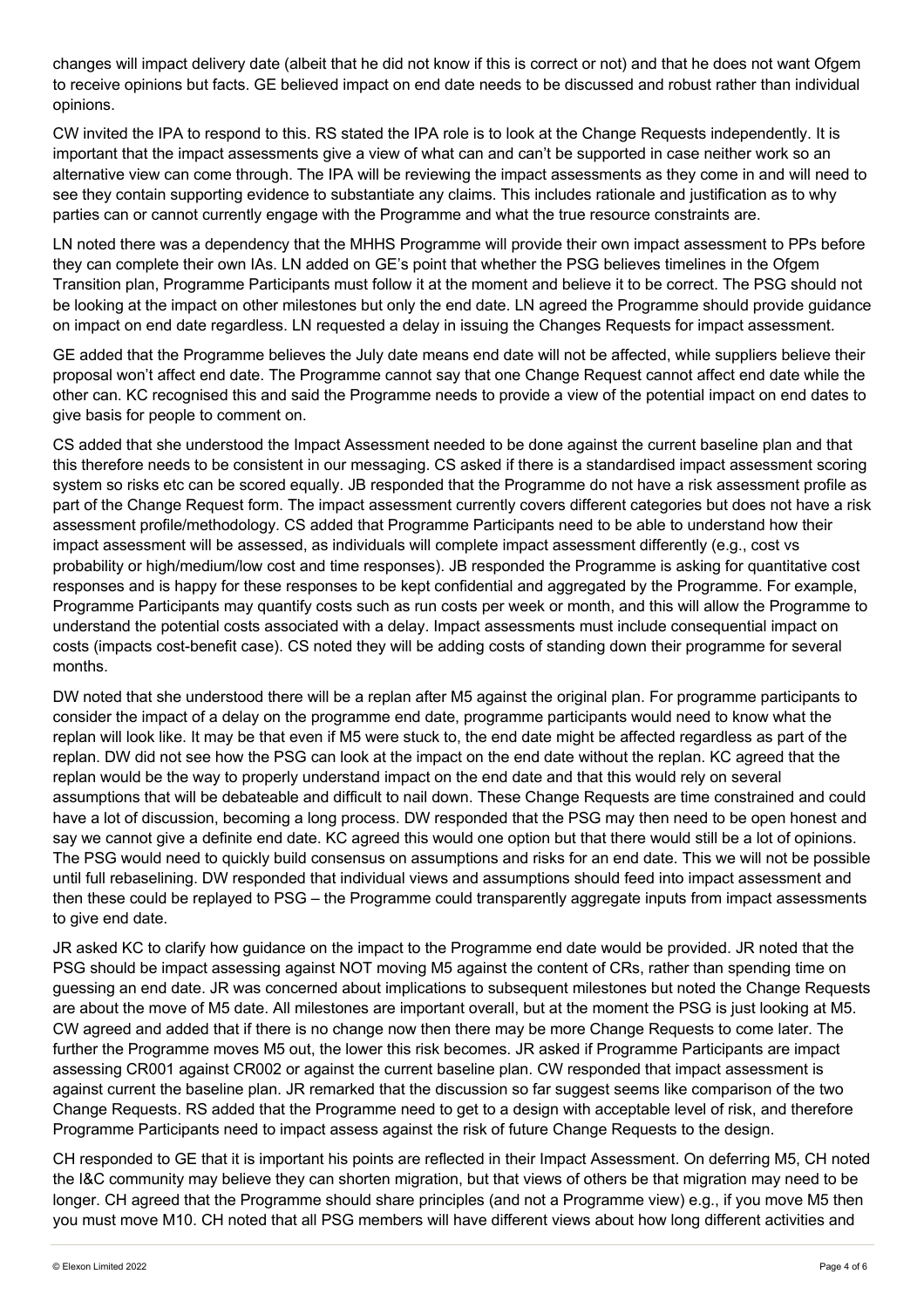milestones take. GE agreed that the PSG will not get to single view because of different acceptable risk levels of each party. GE noted that the year-long transition period comes up lots by suppliers, however GE accepted that others may see this not enough time. GE added that suppliers cannot do an end-to-end assessment and are waiting for the replan. If the Programme is already really tight for time, why are planned timescales so short in the future? The Programme will end up with a range of potential timeframes and risk levels. CH noted that the PSG have been discussing two separate points, firstly that the Programme Participants need to consider the impact of delaying M5 (on cost, timescales, and current states) and secondly, the impact of any M5 deferral on the overarching Programme and its timescales. CH proposed that the PSG do not delay issuing the Change Requests for Impact Assessment and that these are issued now, with principles for the Programme developed and shared in parallel. LN withdrew his request for a delay in impact assessments.

DW questioned whether CR001 relied on suppliers being engaged between now and July. JB responded that extending the time to a July M5 gives more time for suppliers to engage (spreads resource over a longer period) and also gives more time for suppliers to target specific artefacts and deliverables with their resource. JB noted the Programme is seeing supplier engagement at the moment, and that CR001 will increase this engagement.

ER noted the CRs need to provide demonstrate valuable change to programme. The proposals need to provide an overall value proposition. Without this, the Change Requests add risk without actual value

# **3. Change Requests**

#### CW invited suppliers to present CR002

GE talked through CR002 proposal, as per the CR002 Change Request form. GE added that this was the same timeline as previously presented to PSG but with content post-November 2022 removed. GE added he believes suppliers will be able to fully engage and mobilise from the beginning of September to then have 12 weeks to engage and deliver M5 to a greater level of robustness. GE noted suppliers are keen to avoid June/July due to FSP and summer holidays. LN asked what suppliers are proposing happens in the design process between now and September? GE said the design process would not continue in same way but the Programme would prioritise areas and activities that do not require suppliers so these can continue as they currently are. The Programme would then move onto areas requiring supplier input from September. LN asked what other parties would do in September (when only supplier activity is planned as per CR002)? GE said he had not thought through this detail. LN asked if it would be simpler for the programme to continue as is in CR001 and submit a different change to get suppliers engaged after a July M5. GE noted he felt CR002 is more nuanced and allows some areas to be prioritised and completed now, whereas LN's suggestion means work would be repeated. LN responded that CR001 tells the PSG the design process in detail, whereas CR002 does not give enough detail to be a meaningful Change Request, and therefore he will not be able to complete a full Impact Assessment.

ER added that the CR002 delay raises lots of costs for parties and that these will ultimately be put on the end consumer e.g., Helix etc have high costs that will be passed down. Given the costs of energy and the benefits of MHHS (e.g., load profiling) and rising fuels, the benefits of MHHS are even more important now for realising benefits to consumers. ER noted CR002 has huge risk as it doesn't have the required level of detail and questioned how the Programme can the manage this level of risk. ER added that it is a worry that the Programme could allow this level of risk and additional cost for consumers.

CW asked RC to clarify whether the MHHS business case assumed an expected price of energy. RC responded that she did not think calculations were based on price of energy but on savings based on a reduction in network costs, in strengthening networks etc.

GE noted the PSG is now receiving more opinions and that suppliers believe CR001 will cost more money later through further Change Requests than CR002. GE added that, on the level of detail expected on CRs, he understands the Programme has lots of capacity to complete a Change Request in detail and queried if it is the expectation that external parties have the same level of detail as programme? If so, this is a big hurdle. GE asked if the PSG is expecting MHHS to help Change Raisers and if constituents feel there is a threshold for the level of detail to consider for any change. CW clarified the CC process. This included that the Programme must capture full industry cost, not just cost on the programme. The Programme will review the CR process as a result of these Change Requests e.g., form re-design, what has gone well/badly, what should/shouldn't be asked. Feedback from the PSG will be captured.

**ACTION PSG05.1-02: Review the Change Control process (e.g., Change Request form, Impact Assessment requirements, Change Board) using this first Change Request experience as a means of gathering feedback. Gain PSG member views as part of review process**